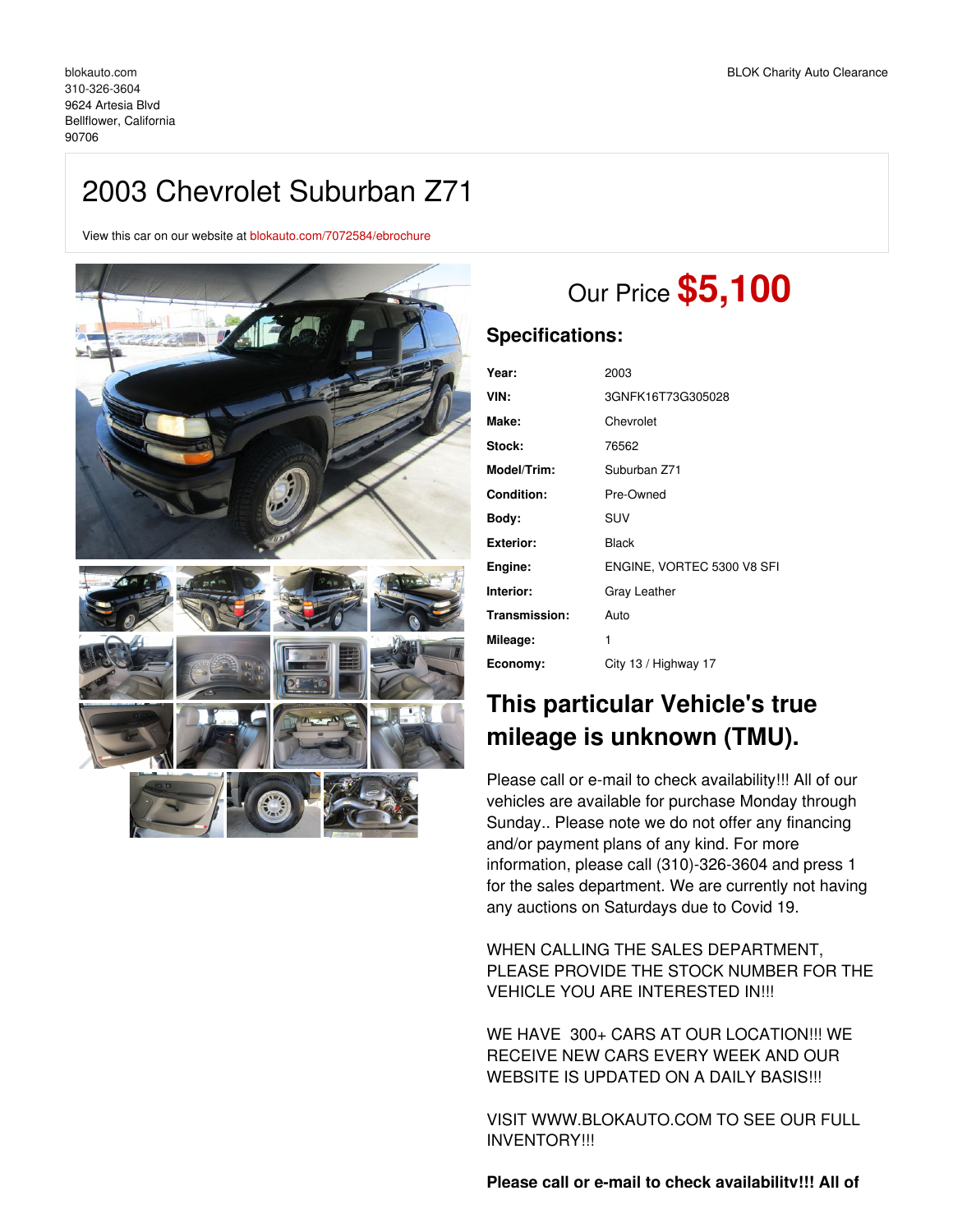**our vehicles are available for purchase Monday through Sunday . Please note we do not offer any financing and/or payment plans of any kind. For more information, please call (310)-326-3604 and press 1 for the sales department. We are currently not having any auctions on Saturdays due to Covid 19.**

**Please call or e-mail to check availability!!! All of**

**WHEN CALLING THE SALES DEPARTMENT, PLEASE PROVIDE THE STOCK NUMBER FOR THE VEHICLE YOU ARE INTERESTED IN!!!**

**WE HAVE 300+ CARS AT OUR LOCATION!!! WE RECEIVE NEW CARS EVERY WEEK AND OUR WEBSITE IS UPDATED ON A DAILY BASIS!!!**

**VISIT [WWW.BLOKAUTO.COM](http://www.blockauto.com) TO SEE OUR FULL INVENTORY!!!**

2003 Chevrolet Suburban Z71 BLOK Charity Auto Clearance - 310-326-3604 - View this car on our website at[blokauto.com/7072584/ebrochure](https://blokauto.com/vehicle/7072584/2003-chevrolet-suburban-z71-bellflower-california-90706/7072584/ebrochure)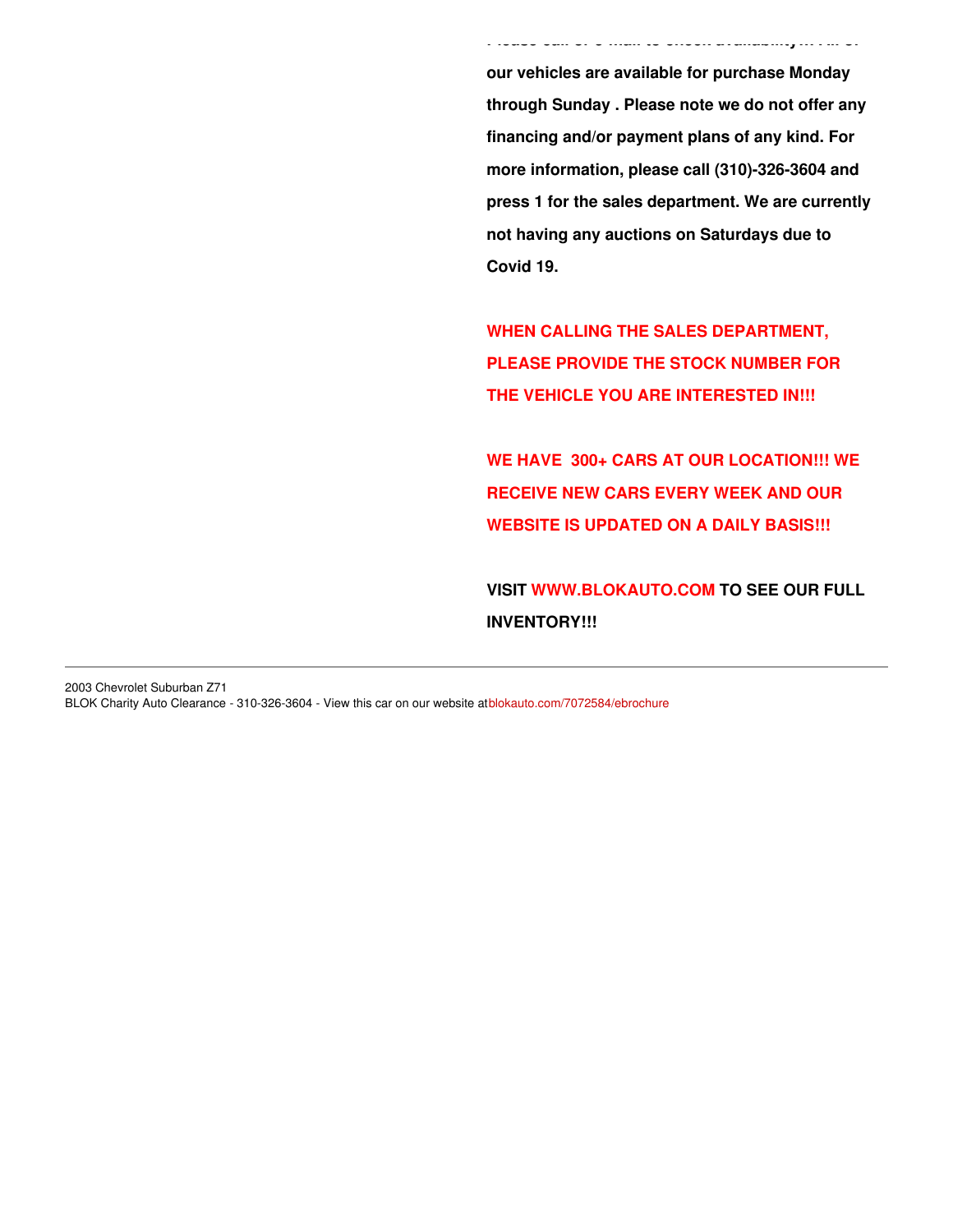

#### 2003 Chevrolet Suburban Z71

BLOK Charity Auto Clearance - 310-326-3604 - View this car on our website at[blokauto.com/7072584/ebrochure](https://blokauto.com/vehicle/7072584/2003-chevrolet-suburban-z71-bellflower-california-90706/7072584/ebrochure)

## **Installed Options**

#### **Interior**

- Driver Message Center, monitors vehicle systems-inc: low fuel, transmission temperature, engine coolant, security, oil level, oil pressure & oil change
- Floor covering, color-keyed carpeting
- Floormats, color-keyed, carpeted front and 2nd row, removable
- Headliner, Shale-colored cloth
- Heater & defogger-inc: front & side window defoggers, rear passenger heating ducts & heater, rear auxiliary
- Instrumentation, analog-inc: speedometer, odometer w/trip odometer, fuel level, voltmeter, engine temperature, oil pressure & tachometer
- Key, single, 2-sided
- Keyless entry, remote-inc: 2 transmitters, panic button & content theft alarm
- Lighting, dome lamp, driver & passenger side door switch w/delayed entry feature, cargo lamps, door handle or keyless remote activated illuminated entry, map lights in front & 2nd seat positions
- Mirror, inside rearview, electrochromic (light-sensitive auto-dimming), 8-point compass, outside temperature indicator & right front passenger air bag status
- Power outlets, auxiliary, 2 on instrument panel, 1 in cargo area, 12-volt
- Seats, front leather seating surfaces reclining buckets-inc: adjustable head restraints, inboard armrests, 6-way power adjustable driver seat, floor console & rear storage pockets
- Seats, middle leather seating surfaces 60/40 split-folding bench, 3-passenger w/center
- armrest & rear passenger easy entry
- Seats, rear 3rd row vinyl bench, 3-passenger, all-belts-to-seat removable
- Smoker's Package-inc: ashtray & lighter
- Sound system feature, Bose Premium speaker system, 9 speakers-inc: subwoofer in center console
- Sound system feature, rear audio controls-inc: dual headphone jacks (headphones not included), power outlet & controls for volume, station selection & media
- Sound system, ETR AM/FM stereo w/in-dash 6-disc CD changer-inc: seek-&-scan, digital clock, auto-tone control, speed-compensated volume, TheftLock & Radio Data System (RDS)
- Steering column, Tilt-Wheel, adjustable-inc: brake/transmission shift interlock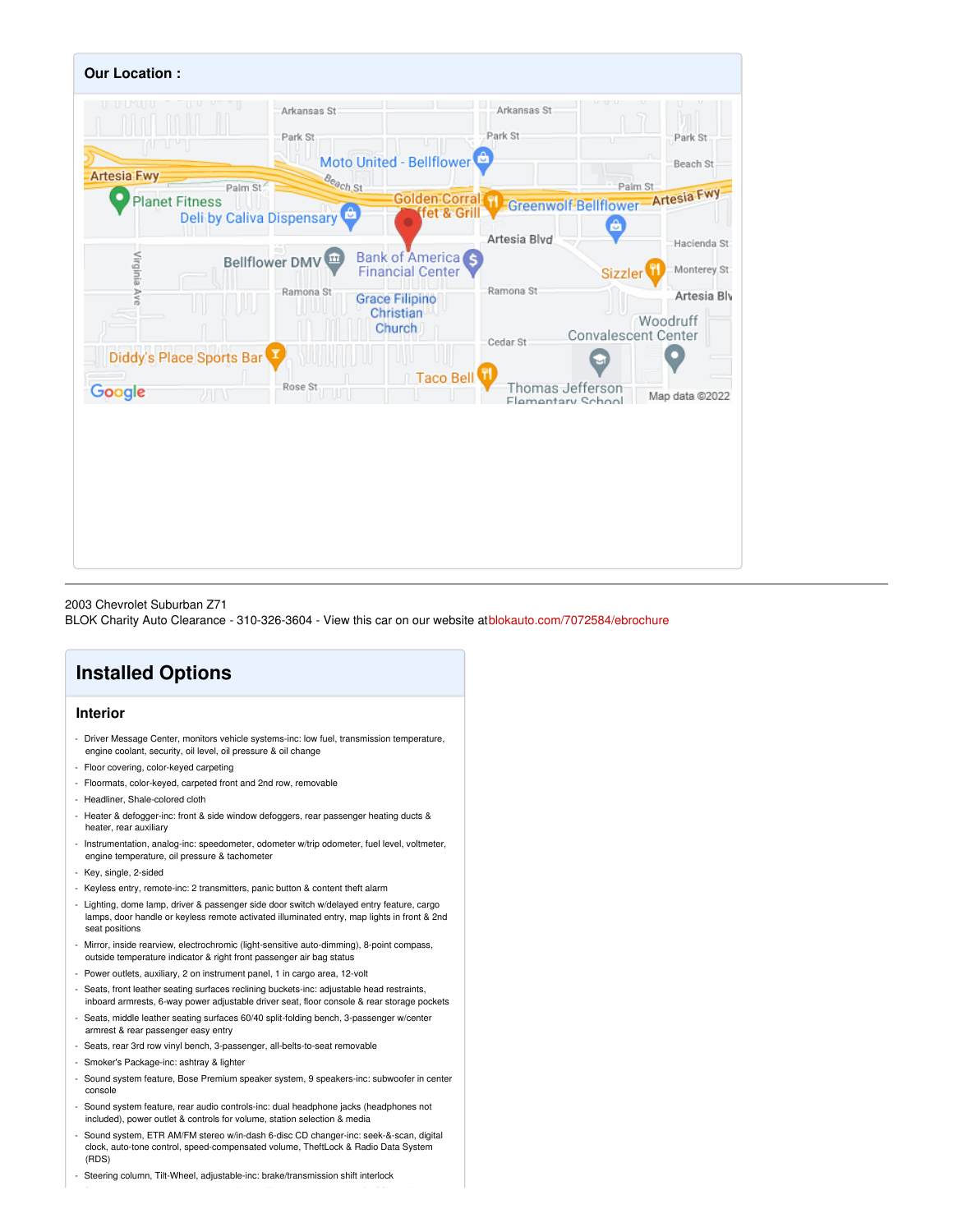- Steering wheel, leather-wrapped rim, Black- Theft-deterrent system, PASSLock II
- Visors, padded, Shale-colored, driver & passenger side w/cloth trim, extenders, illuminated vanity mirrors & corner storage pockets on back of visors
- Warning tones, headlamp on, key-in-ignition, driver safety belt unfasten, turn signal on
- Windows, power-inc: driver express-down & lockout features
- Driver Information Center, monitors numerous systems depending on vehicle equipment
- Door locks, power programmable-inc: lockout protection- Defogger, rear-window, electric
- Cruise control, electronic w/set & resume speed-inc: telltale in instrument panel cluster
- Console, overhead mini-inc: map lights & rear seat HVAC controls
- Console, floor-inc: storage area, map pocket, coin holder, cupholders & integrated 2nd row audio controls
- Cargo Package-inc: cargo shade, cargo net, cargo mat & luggage rack center rails
- Assist handles, front passenger & outboard 2nd row seats
- Air conditioning, tri-zone, manual, individual climate settings for driver, right front passenger & rear passengers-inc: front & rear HVAC systems

#### **Exterior**

- Wipers, intermittent, front wet-arm w/pulse washers- Moldings, Dark Gray, lower rocker
- Mirrors, outside rearview, power folding, power adjustable, heated, color- keyed, driver side electrochromic (light-sensitive auto dimming), turn signal in glass, w/ground illumination & curb-tilt
- Luggage rack, roof-mounted, Black-inc: cross rails & integral roller to assist in loading items when in park
- Headlamps, dual halogen composite-inc: flash-to-pass feature & automatic lamp control
- Grille, color-keyed
- Glass, Solar-Ray deep tinted (all windows except light tinted glass on windshield, driver & front passenger<sup>'</sup>
- Fog lamps, front, round, halogen- Door handles, color-keyed
- Daytime running lamps-inc: automatic exterior lamp control
- Bumper, rear, painted step-inc: pad- Bumper, front, painted
- Body, rear cargo panel doors
- Assist steps, tubular, mounted between front & rear wheels at bottom of rocker panel
- Air dam, Dark Gray, unique

#### **Safety**

- Driver Message Center, monitors vehicle systems-inc: low fuel, transmission temperature, engine coolant, security, oil level, oil pressure & oil change
- Floor covering, color-keyed carpeting
- Floormats, color-keyed, carpeted front and 2nd row, removable
- Headliner, Shale-colored cloth
- Heater & defogger-inc: front & side window defoggers, rear passenger heating ducts & heater, rear auxiliary
- Instrumentation, analog-inc: speedometer, odometer w/trip odometer, fuel level, voltmeter, engine temperature, oil pressure & tachometer
- Key, single, 2-sided
- Keyless entry, remote-inc: 2 transmitters, panic button & content theft alarm
- Lighting, dome lamp, driver & passenger side door switch w/delayed entry feature, cargo lamps, door handle or keyless remote activated illuminated entry, map lights in front & 2nd seat positions
- Mirror, inside rearview, electrochromic (light-sensitive auto-dimming), 8-point compass, outside temperature indicator & right front passenger air bag status
- Power outlets, auxiliary, 2 on instrument panel, 1 in cargo area, 12-volt
- Seats, front leather seating surfaces reclining buckets-inc: adjustable head restraints, inboard armrests, 6-way power adjustable driver seat, floor console & rear storage pockets
- Seats, middle leather seating surfaces 60/40 split-folding bench, 3-passenger w/center armrest & rear passenger easy entry
- Seats, rear 3rd row vinyl bench, 3-passenger, all-belts-to-seat removable
- Smoker's Package-inc: ashtray & lighter
- Sound system feature, Bose Premium speaker system, 9 speakers-inc: subwoofer in center console
- Sound system feature, rear audio controls-inc: dual headphone jacks (headphones not included), power outlet & controls for volume, station selection & media
- Sound system, ETR AM/FM stereo w/in-dash 6-disc CD changer-inc: seek-&-scan, digital clock, auto-tone control, speed-compensated volume, TheftLock & Radio Data System (RDS)
- Steering column, Tilt-Wheel, adjustable-inc: brake/transmission shift interlock
- Steering wheel, leather-wrapped rim, Black- Theft-deterrent system, PASSLock II
- Visors, padded, Shale-colored, driver & passenger side w/cloth trim, extenders, illuminated vanity mirrors & corner storage pockets on back of visors
- Warning tones, headlamp on, key-in-ignition, driver safety belt unfasten, turn signal on
- Windows, power-inc: driver express-down & lockout features
- Driver Information Center, monitors numerous systems depending on vehicle equipment
- Door locks, power programmable-inc: lockout protection- Defogger, rear-window, electric
- Cruise control, electronic w/set & resume speed-inc: telltale in instrument panel cluster
- Console, overhead mini-inc: map lights & rear seat HVAC controls